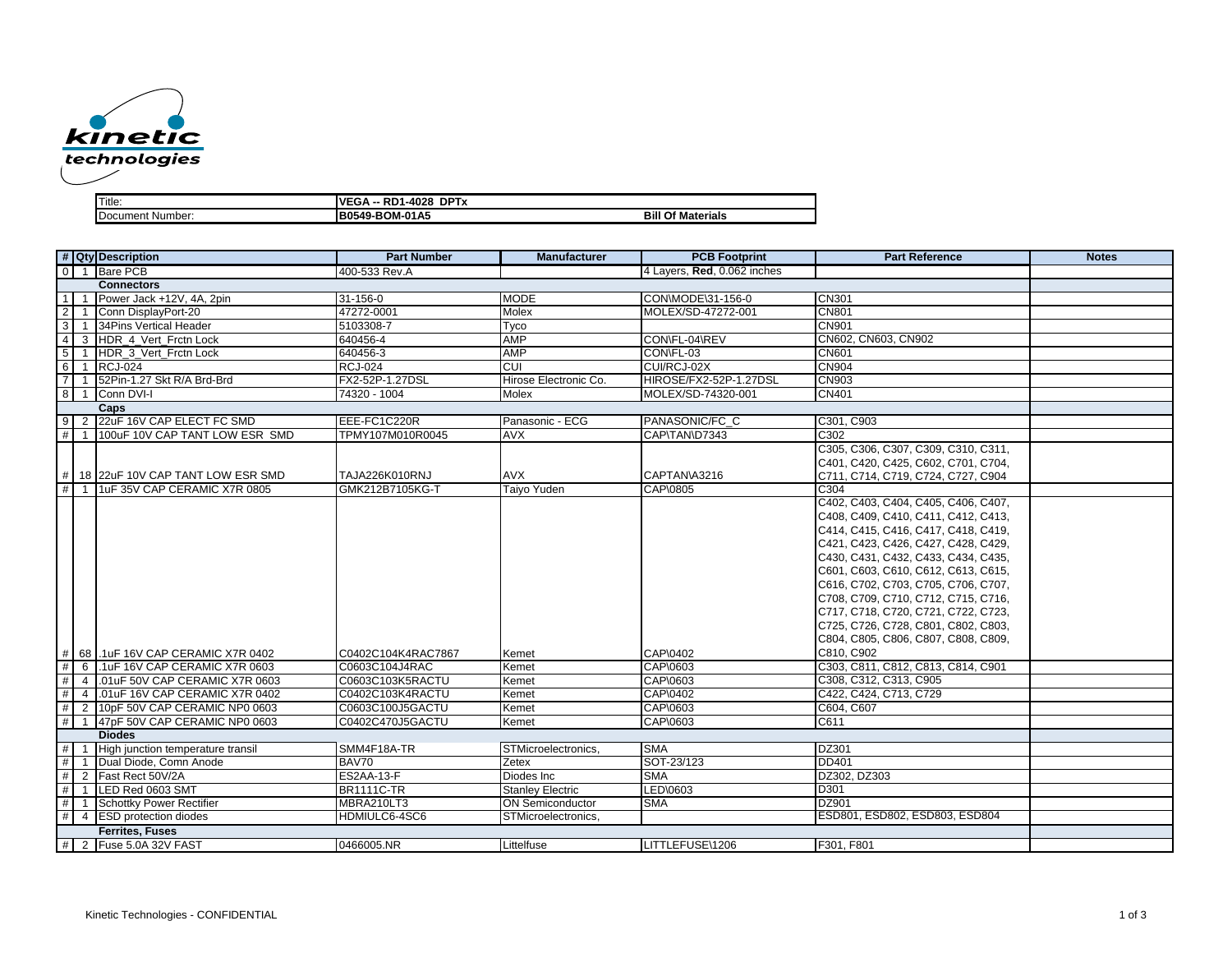|                | # Qty Description                          | <b>Part Number</b> | <b>Manufacturer</b> | <b>PCB Footprint</b> | <b>Part Reference</b>               | <b>Notes</b> |
|----------------|--------------------------------------------|--------------------|---------------------|----------------------|-------------------------------------|--------------|
|                |                                            |                    |                     |                      | FB301, FB302, FB401, FB402, FB403,  |              |
| $\#$           | 9 4.5A 31 ohms@100MHz                      | HI0805Q310R-10     | Steward             | FERRITEBEAD\0805     | FB701, FB702, FB703, FB704          |              |
| <b>Headers</b> |                                            |                    |                     |                      |                                     |              |
|                | $\#$ 4 1x1 Loop Header 0.1                 | 151-203-RC         | <b>KOBICONN</b>     | KOBICONN/151-203-RC  | GND301, GND302, GND303, GND304      |              |
|                | <b>Inductors</b>                           |                    |                     |                      |                                     |              |
| #              | 3.3 uH 20%<br>$\mathbf{1}$                 | P0751.332NLT       | Pulse               | BITECH/HM76-30150JLF | L301                                |              |
|                | <b>Transistors</b>                         |                    |                     |                      |                                     |              |
| #              | 10K Biased NPN SOT-523<br>$\overline{1}$   | DDTC114TUA         | Diodes Inc          | <b>SOT-323/BEC</b>   | Q901                                |              |
|                | <b>Resistors</b>                           |                    |                     |                      |                                     |              |
| #              | 105K OHM RES 1/10W 1% 0603 SMD             | ERJ-3EKF1053V      | Panasonic - ECG     | <b>RES\0603</b>      | R301                                |              |
| #              | 1 20.0K OHM RES 1/10W 1% 0603 SMD          | ERJ-3EKF2002V      | Panasonic - ECG     | RES\0603             | R303                                |              |
| #              | 2 100K OHM RES 1/10W 1% 0603 SMD           | ERJ-3EKF1003V      | Panasonic - ECG     | RES\0603             | R304, R308                          |              |
| $\#$           | 2 1.00M OHM RES 1/10W 1% 0603 SMD          | ERJ-3EKF1004V      | Panasonic - ECG     | RES\0603             | R814, R815                          |              |
| #              | 21 10.0K OHM RES 1/10W 1% 0603 SMD         | ERJ-3EKF1002V      | Panasonic - ECG     | <b>RES\0603</b>      | R307, R311, R477, R478, R479, R480, |              |
|                |                                            |                    |                     |                      | R481, R482, R483, R484, R485, R487, |              |
|                |                                            |                    |                     |                      | R489, R490, R492, R602, R603, R613, |              |
|                |                                            |                    |                     |                      | R903, R909, R912                    |              |
| #              | 76 RES 22.0 OHM 1/10W 1% 0603 SMD          | MCR03EZPFX22R0     | Rohm                | RES\0603             | R401, R402, R403, R404, R405, R406, |              |
|                |                                            |                    |                     |                      | R407, R408, R409, R410, R411, R412, |              |
|                |                                            |                    |                     |                      | R413, R414, R415, R416, R417, R418, |              |
|                |                                            |                    |                     |                      | R419, R420, R421, R422, R423, R424, |              |
|                |                                            |                    |                     |                      | R425, R426, R427, R428, R429, R430, |              |
|                |                                            |                    |                     |                      | R431, R432, R433, R434, R435, R436, |              |
|                |                                            |                    |                     |                      | R437, R438, R439, R440, R441, R442, |              |
|                |                                            |                    |                     |                      | R443, R444, R445, R446, R447, R448, |              |
|                |                                            |                    |                     |                      | R449, R450, R451, R452, R453, R454, |              |
|                |                                            |                    |                     |                      | R455, R456, R457, R458, R459, R460, |              |
|                |                                            |                    |                     |                      | R461, R462, R463, R464, R465, R466, |              |
|                |                                            |                    |                     |                      | R467, R468, R469, R470, R471, R472, |              |
|                |                                            |                    |                     |                      | R473, R474, R475, R623              |              |
| #              | 8 0 OHM RES 1/10W 5% 0603 SMD              | ERJ-3GEY0R00V      | Panasonic - ECG     | <b>RES\0603</b>      | R310, R476, R488, R491, R609, R612, |              |
|                |                                            |                    |                     |                      | R617, R910,                         |              |
| #              | 2 RES 390 OHM 1/10W 1% 0603 SMD            | MCR03EZPFX3900     | Rohm                | RES\0603             | R493, R498                          |              |
| $\#$           | 2 RES 100K OHM 1/10W 1% 0402 SMD           | ERJ-2RKF1003X      | Panasonic - ECG     | <b>RES\0402</b>      | R802, R813                          |              |
| #              | 1  RES 100 OHM 1/10W 1% 0603 SMD           | ERJ-3EKF1000V      | Panasonic - ECG     | RES\0603             | R911                                |              |
| $\#$           | 1 75.0 OHM RES 1/10W 1% 0603 SMD           | MCR03EZPFX75R0     | Rohm                | RES\0603             | R913                                |              |
| #              | 1 240 OHM RES 1/10W 1% 0603 SMD            | MCR03EZPFX2400     | Rohm                | <b>RES\0603</b>      | R601                                |              |
| #              | 14 4.70K OHM RES 1/10W 1% 0603 SMD         | MCR03EZPFX4701     | Rohm                | RES\0603             | R502, R503, R505, R508, R509, R512, |              |
|                |                                            |                    |                     |                      | R514, R515, R622, R710, R711, R715, |              |
|                |                                            |                    |                     |                      | R716, R905                          |              |
| #              | 1 2.70K OHM RES 1/10W 1% 0603 SMD          | MCR03EZPFX2701     | Rohm                | RES\0603             | R902                                |              |
| #              | 1 RES 47.0K OHM 1/16W 1% 0402 SMD          | RC0402FR-0747KL    | Yaqeo               | <b>RES\0402</b>      | R816                                |              |
| #              | RES 17.4K OHM 1/10W 1% 0603 SMD            | ERJ-3EKF1742V      | Panasonic - ECG     | RES\0603             | R306                                |              |
| #              | 1 RES 14.0K OHM 1/10W 1% 0603 SMD          | ERJ-3EKF1402V      | Panasonic - ECG     | <b>RES\0603</b>      | R309                                |              |
| $\#$           | 3 RES 330 OHM 1/10W 1% 0603 SMD            | MCR03EZPFX3300     | Rohm                | <b>RES\0603</b>      | R302                                |              |
| #              | 11 RES 10.0 OHM 1/16W 1% 0402 SMD          | ERJ-2RKF10R0X      | Panasonic - ECG     | <b>RES\0402</b>      | R801, R803, R804, R805, R806, R807, |              |
|                |                                            |                    |                     |                      | R808, R809, R810, R811, R812        |              |
|                | <b>Switches</b>                            |                    |                     |                      |                                     |              |
| #              | <b>DPDT Slide Switch</b><br>$\overline{1}$ | 1-1437575-7        | TYCO                |                      | SW902                               |              |
| #              | Switch Block SM DIP6                       | TDA06H0SK1         | C&K ITT             | C&K/TDA06H0SK1       | SW401                               |              |
| #              | TACT MOM 130GF H=5MM                       | PTS635SL50 LFS     | C&K ITT             | SW\C&K\PTS635SL      | SW901                               |              |
|                | ICs                                        |                    |                     |                      |                                     |              |
| #              | Switching Reg. Adj.                        | ST1S10PUR          | STMicroelectronics, | ST/DFN8              | U301                                |              |
| #              | Linear Reg, Adj.<br>1                      | L6935              | STMicroelectronics, | ST/VFQFPN20          | U303                                |              |
| #              | Linear Reg, Adj.<br>$\mathbf{1}$           | L6933H1.2          | STMicroelectronics, | SOIC127P600X175-8N   | U302                                |              |
| #              | <b>SCHMITT-TRG INV</b>                     | 74V1G14STR         | STMicroelectronics, | SOT-23-5L            | U603                                |              |